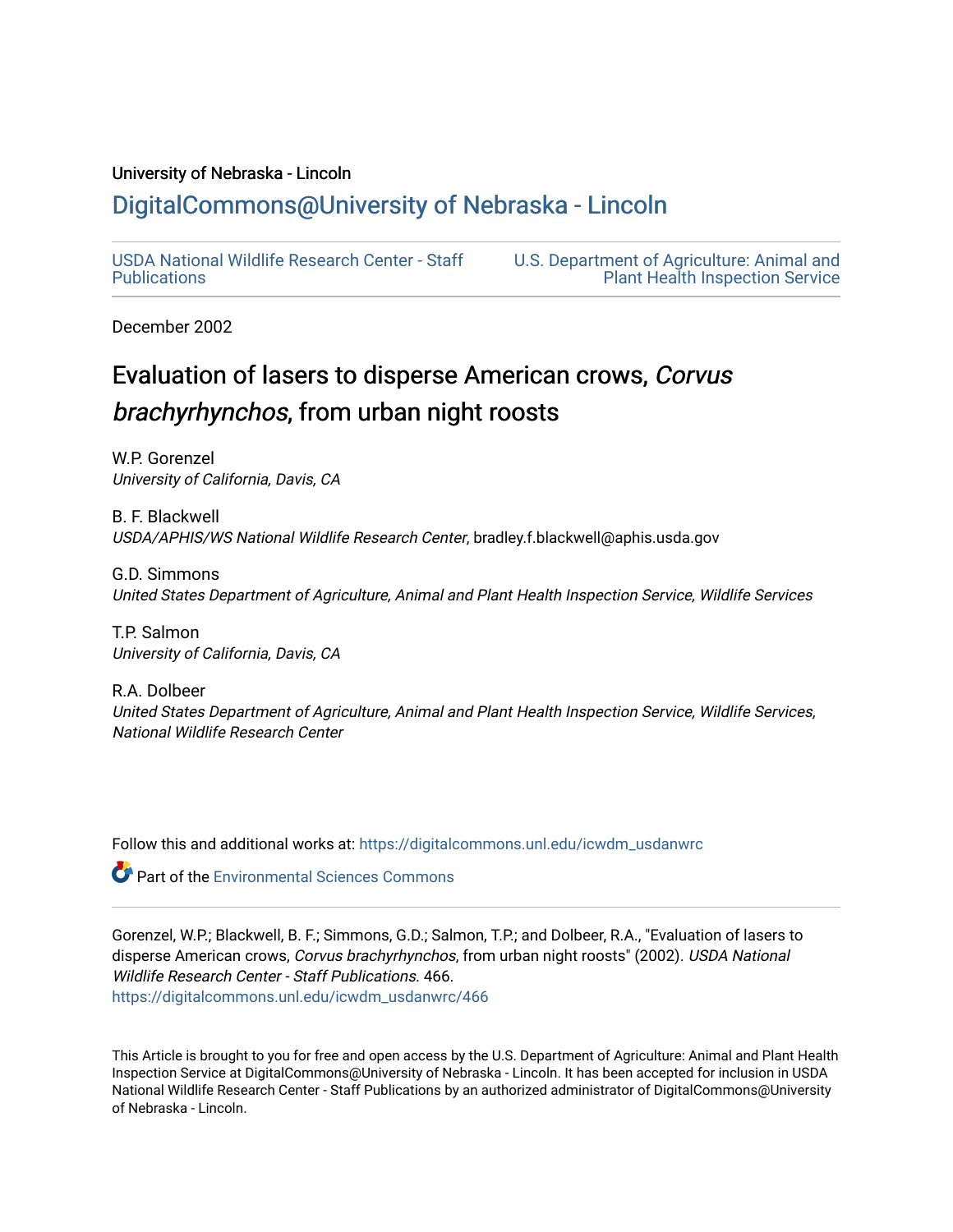

## **Evaluation of lasers to disperse American crows, Corvus brachyrhynchos, from urban night roosts**

(*Keywords:* American crow, bird control, *Corvus brachyrhynchos*, flock dispersal, hazing, lasers, roosts, urban wildlife)

W. P. GORENZEL\*†, B. F. BLACKWELL $\dagger$ , G. D. SIMMONS $\S$ , T. P. SALMON $\dagger$  and R. A. DOLBEER $\dagger$ 

†Department of Wildlife, Fish, and Conservation Biology, One Shields Ave., University of California, Davis, CA 95616, USA #United States Department of Agriculture, Animal and Plant Health Inspection Service, Wildlife Services, National Wildlife *Research Centre, 6100 Columbus Ave., Sandusky, OH 44870, USA*

§United States Department of Agriculture, Animal and Plant Health Inspection Service, Wildlife Services, P. O. Box 255348, *Sacramento, CA 95865-5348, USA*

**Abstract.** American crows (*Corvus brachyrhynchos*) have a long history of causing agricultural damage in North America. Shooting and bombing at crow night roosts have been employed to reduce such damage. Most roosts were located in rural locations, but in the latter half of the 1900s crows began to roost in urban locations. Urban crow roosts are presently a nationwide problem in the United States. Thousands of crows at a roost create problems for businesses and residents. Improved control techniques are needed. Lasers have been used in Europe to scare and disperse birds but the technique has only recently received formal testing. We treated urban roosts with lasers to determine if crows react to laser light, can be dispersed from roosts, and whether lasers are effective for eliciting roost abandonment. We treated 63 roosts in Woodland, California and recorded the immediate and short-term reactions of crows. We counted crows at five roosts in Davis, California during an 8-day pre-treatment period and then again during a 4-day treatment period to evaluate crow response to laser treatment. Crows reacted to the laser beam. In Woodland 100% of the crows flew immediately away from 49% of the treated roosts. Between 50% to 99% of all crows flew immediately away at 44% of the treated roosts. At 84% of the roosts crows left without vocalizing and at 95% of the roosts flew directly away without circling overhead. Crows returned to all roosts within 15 min. In Davis there was no difference in the number of crows using roosts during the pre-treatment *versus* treatment periods. Despite initial dispersal upon treatment, crows reoccupied all treated roosts the same night after treatment. No roosts were abandoned. Therefore, we do not recommend lasers as a stand-alone dispersal tool at urban crow roosts.

## **1. Introduction**

## *1.1. Historical Background*

The American crow (*Corvus brachyrhynchos*) has been considered an agricultural pest in North America from the days of early European settlers in Virginia and New England (Barrows and Schwarz, 1895). Bounties for crows were offered in most of the eastern USA at one time or another from at least the 1750s into the late 1800s (Barrows and Schwarz, 1895). The crow's pest reputation prompted major food habits studies by govern ment agencies in the late 1800s and the early 1900s (Barrows and Schwarz, 1895; Kalmbach, 1939). Barrows and Schwarz (1895) reported damage to corn in the sprouting and milk stages, to apples, and to watermelons. In addition to those crops, Kalmbach (1939) reported damage to shocked corn, wheat, pecans, and peanuts. Kalmbach (1939) also described damage to grain sorghum in Kansas and Oklahoma because of the increased number of crows in that region feeding on late maturing varieties.

## *1.2. Roosting Behavior*

American crows roost communally (Goodwin, 1976). Com munal roosts are most common during fall and winter months and may contain tens of thousands of birds (e.g. Kalmbach, 1915; Gorenzel and Salmon, 1992). In reporting damage to grain sorghum, Kalmbach (1939) made a link between roosts and agriculture as fields close to crow roosts suffered the most damage. Kalmbach (1939) reported that shooting crews and bombing of entire winter crow roosts were employed to control agricultural damage.

The scientific literature prior to the 1960s mentions only roosts in rural locations and none in urban locations (e.g. Barrows and Schwarz, 1895; Kalmbach, 1915; Emlen Jr., 1938, 1940). Crows apparently began to establish urban roosts in the latter half of the 1900s (e.g. Houston, 1980; Grant, 1973; Gilbert, 1988, 1992). A nationwide survey of wildlife damage manage ment personnel in the United States supported the concept of a shift from rural roosts to urban roosts by crows (Gorenzel *et al.*, 2000). The survey reported the occurrence of American crow roosts in 110 cities in 28 states (Gorenzel *et al.*, 2000).

With the change in roosting habits, an agricultural wildlife pest became in addition an urban wildlife pest, resulting in new forms of damage. Faecal droppings and regurgitated pellets foul and damage vehicles, buildings, walkways, yards, shrubs and other plantings beneath and near roosts and fueled public health concerns (Gorenzel and Salmon, 1992). The noise from crow vocalizations when leaving a roost in the morning is an additional nuisance for residents.

<sup>\*</sup>To whom correspondence should be addressed. e-mail: wpgorenzel@ucdavis.edu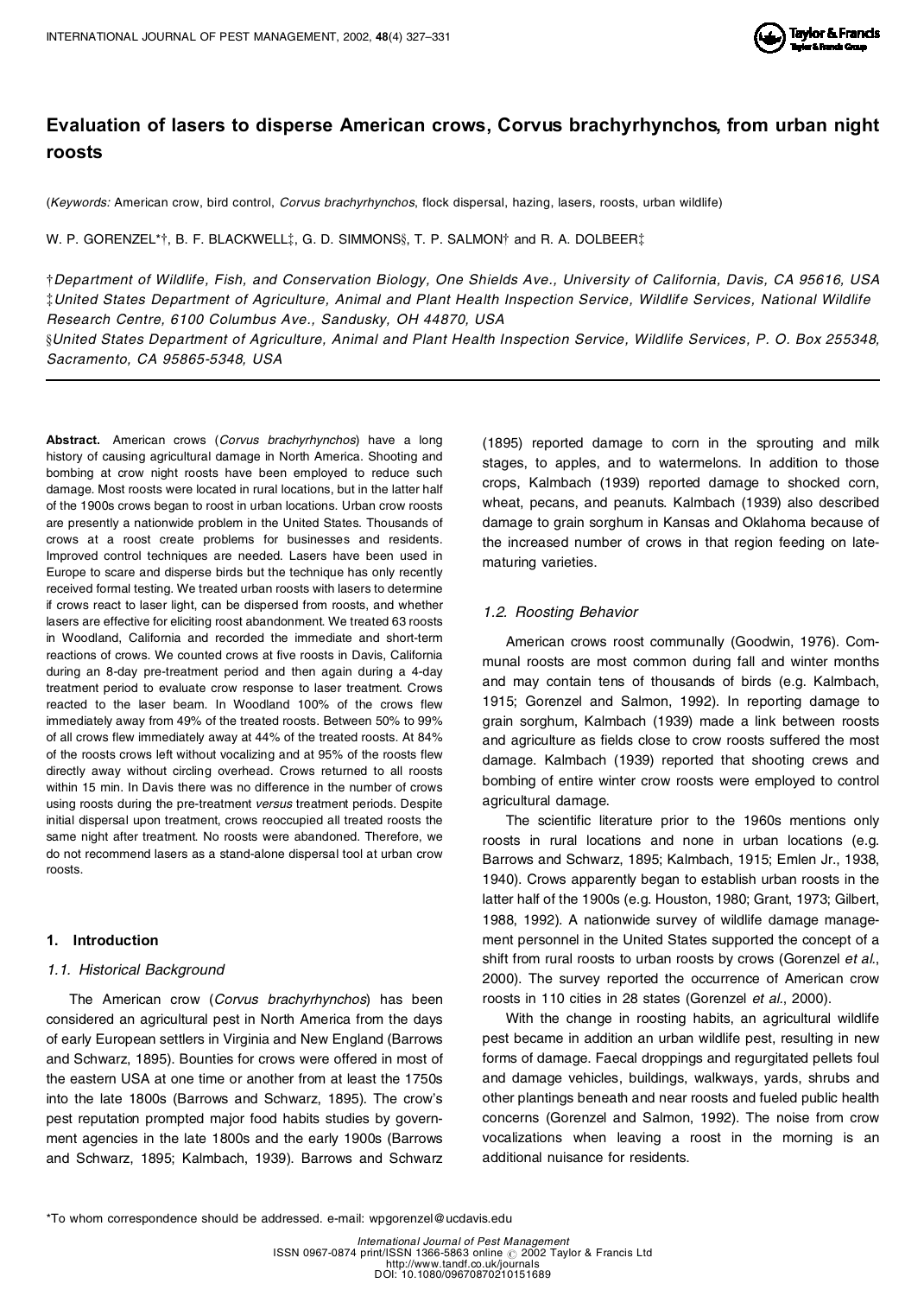#### *1.3. Population Changes*

Concurrent with a change in roosting sites, Breeding Bird Surveys (BBS) showed significant increases in crow populations from 1966 through 1999 (Sauer *et al.*, 2000). For the entire United States, crow populations increased at 1.3%/yr, equivalent to population increase of nearly 50% from 1966 through 1999. In some locations much larger increases were recorded. In the Central Valley of California, a rich agricultural area, BBS recorded a 4.7% annual increase, a rate that more than quadruples populations from 1966 through 1999.

#### *1.4. Crop Damage in California*

During this period of changing roost patterns and increasing crow populations, crop damage to California agriculture was a concern. A survey of pistachio growers in the Central Valley identified crows as the primary bird pest and estimated annual crop damage at \$800 000 (Salmon *et al.*, 1986). A similar survey in 1987 of almond growers reported crop losses of 45 kg/ha (equivalent to \$198/ha) from crows (Hasey and Salmon, 1993). During tests of broadcast distress calls, Salmon *et al.* (1997) recorded damage levels in almonds up to \$2507/ha, suggesting damage was previously underestimated or the severity of the problem increased. Crows in California also damage a variety of crops including melons, grapes, apricots, pears, prunes, citrus, beans, tomatoes, and peas (Clark, 1994). Although crows now roost primarily in urban areas in California, most crows forage in the agricultural lands surrounding the urban areas. Crows leave and return to roosts along established flyways, with birds concentrated at first and then scattering with distance from the roosts. Croplands along the flyways still face increased damage despite the shift to urban roosts.

## *1.5. Control Techniques*

Efforts to disperse crows from night roosts typically rely on pyrotechnics, shooting, or distress calls. These techniques can be successful for small to moderate-scale control efforts (e.g. individual efforts by a resident, group efforts by a neighborhood). However, 12 of 18 large-scale attempts (e.g. covering multiple roosts) using the above techniques were either unsuccessful or only partially successful (Gorenzel *et al.*, 2000). In addition, control efforts such as severe pruning or complete removal of roost trees could be considered as damaging to the urban forest.

New strategies and techniques are needed to disperse crows from roosts on a large scale. Lasers have been available in Europe and are reported by the manufacturers to frighten a variety of European bird species, including corvids (Soucaze- Soudat and Ferri, M., 1997). The use of lasers has only recently received attention from researchers in North America (e.g. Glahn *et al.*, 2000; Blackwell *et al.*, 2002). Compared to existing control techniques, lasers possess characteristics which would be useful in an urban setting: light weight, portability, silent operation, long range, no reported injury to birds, and no fire hazard. However, aside from published studies by Glahn *et al.*, (2000) on double-crested cormorants (*Phalacrocorax auritus*) and by Blackwell *et al.*, (2002) on brown-headed cowbirds (*Molothrus ater*), European starlings (*Sturnus vulgaris*), rock doves (*Columba livia*), Canada geese (*Branta canadensis*), and

mallards (*Anas platyrhynchos*), little is known about the reaction of most North American bird species to laser light or the most effective application of lasers for different species and locations.

A pilot test of a laser at a rural crow roost in Mansfield, Ohio, USA, in February 2000 indicated that the American crow would be a good candidate for further tests. Crows (approximately 10 000) immediately flew from roost trees, with much vocalization, when the laser beam was used on the roost (B. Blackwell, personal observation). After 2 hr of harassment, roost trees were void of crows. However, further treatment on successive nights to determine if birds would abandon roosts could not be undertaken because of aircraft traffic at an adjacent airfield.

Our objective was to examine a potential control technique targeting one aspect of the life cycle of an agricultural and urban pest bird, specifically to: (1) describe and quantify the immediate reactions (e.g., no response or immediate flight) of American crows to laser treatment at urban night roosts in California, and (2) assess the effectiveness of laser treatment in dispersing crows from urban night roosts (e.g., could crow numbers be reduced and would crows abandon treated roosts for  $\geq 1$  night). We conducted this research under the University of California Davis Animal Care and Use Protocol No. 9380.

## **2. Methods**

This study was conducted in the cities of Davis (population 56 300) and Woodland (population 44 100) in Yolo County, California, USA, in January 2001. We searched along city streets and in shopping centre parking lots for active night roosts. We defined a roost as a tree or group of trees used by crows throughout the night. We identified active roosts based on the presence of fecal droppings, regurgitated pellets, and by direct observation of roosting crows.

We selected five roosts in Davis: four roosts were located along streets on the University of California campus and the fifth in and around the parking lot of a nearby shopping centre. The selected roosts represented a continuum of factors: 1) hosting from  $<$  50 to  $>$  500 birds; 2) locations relative to other roosts ranged from isolated to surrounded; 3) roosts comprised two to 33 trees; and 4) disturbance was variable (table 1).

With an observer stationed at a fixed vantage point at each roost, we counted crows leaving the Davis roosts in the morning during a 9-day pre-treatment period and a 4-day treatment period. We followed the count procedure of Gorenzel and Salmon (1993) by arriving at roosts prior to the birds' departure and by counting birds both flying out of and into roosts (birds that circled back or flew in from other roosts). We counted at the roosts until all birds had departed, a process that could take up to 60 minutes at the larger roosts. Although planned, we did not count crows during a 5-day post-treatment period (see results below).

We treated roosts using the Desman<sup>720</sup>Laser (model FL R 005) and the Laser Dissuader<sup>®</sup> (see Glahn *et al.*, 2000; Blackwell *et al.*, 2002 ). The commercially available Desman<sup>c®</sup> is a Class-III B, 5 to 10 mW He-Ne laser mounted on a rifle stock. The Laser Dissuader<sup>®</sup>is a hand-held, Class-II, 68-mW, diode laser with the appearance of a large flashlight. The optical configuration of the Laser Dissuader<sup>@</sup>allows the lower Class-II rating, indicating less hazard (but see Dennis *et al.*, 1989). During pen trails Glahn *et al.*, (2000) reported no ocular damage to double-crested cormorants after direct exposure to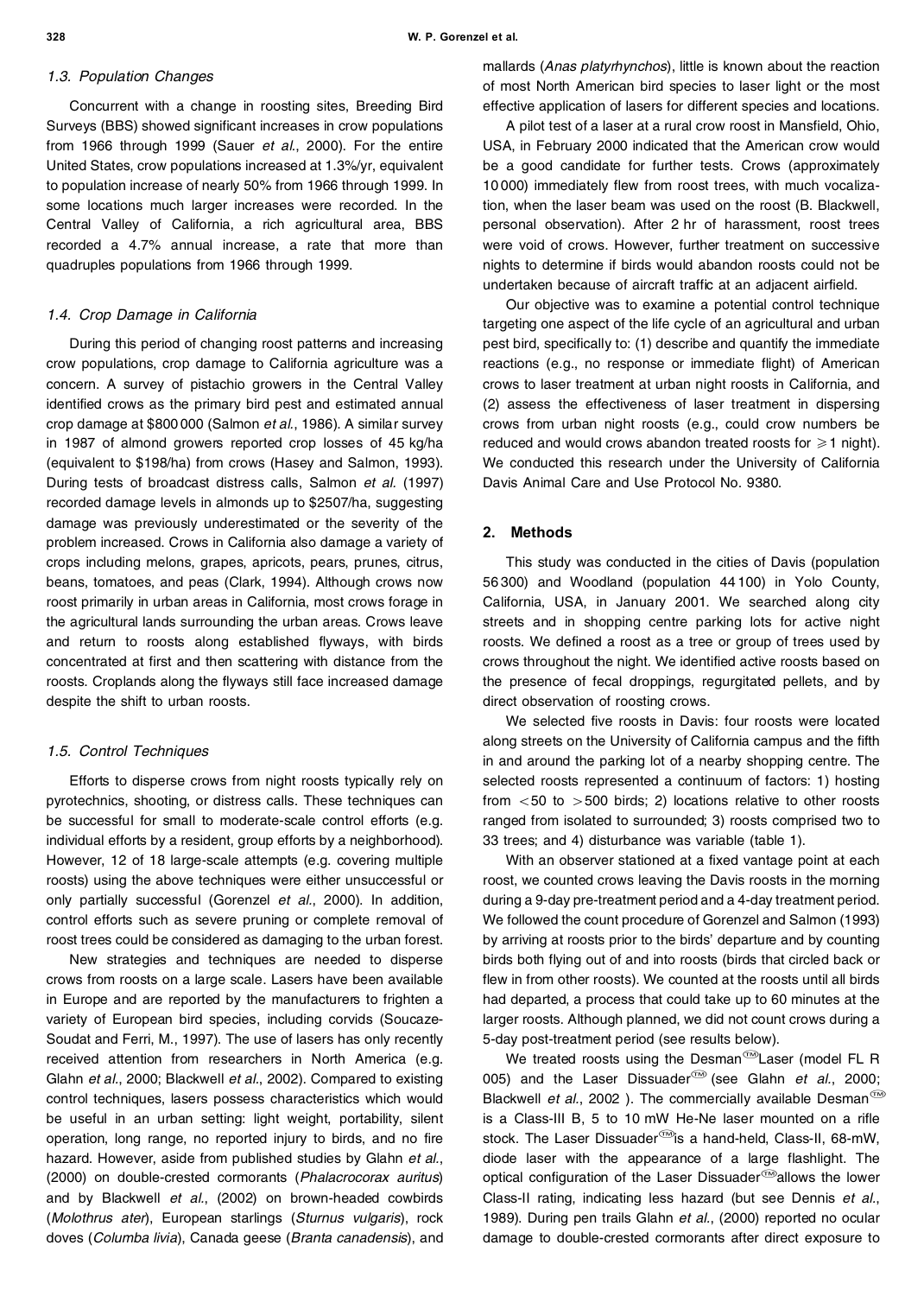#### **Lasers to disperse crows from roosts 329**

|  |  |  | Table 1. Characteristics of five American crow roosts selected for laser treatment in Davis, California, USA, January 2001 |  |  |
|--|--|--|----------------------------------------------------------------------------------------------------------------------------|--|--|
|--|--|--|----------------------------------------------------------------------------------------------------------------------------|--|--|

|                                                                       | Roost                                                              |                                                                                                   |                                                                                                  |                                                                                      |                                                                                                                                       |  |  |  |
|-----------------------------------------------------------------------|--------------------------------------------------------------------|---------------------------------------------------------------------------------------------------|--------------------------------------------------------------------------------------------------|--------------------------------------------------------------------------------------|---------------------------------------------------------------------------------------------------------------------------------------|--|--|--|
| Factor                                                                |                                                                    | 2                                                                                                 | 3                                                                                                | 4                                                                                    | 5                                                                                                                                     |  |  |  |
| No. of trees <sup>a</sup>                                             |                                                                    | 33                                                                                                | 11                                                                                               | 2                                                                                    | 8                                                                                                                                     |  |  |  |
| Tree type $(s)^{b}$                                                   | Evergreen                                                          | Evergreen                                                                                         | Evergreen                                                                                        | Evergreen                                                                            | Evergreen and<br>deciduous                                                                                                            |  |  |  |
| Location relative to                                                  | Isolated, 1.6 km from                                              | Isolated, 0.9 km from                                                                             | 0.4 km from roost 5,                                                                             | Between roosts 3 and                                                                 | Part of the largest roost                                                                                                             |  |  |  |
| other roosts                                                          | roost 5                                                            | roost 5                                                                                           | 0.1 km from roost 4                                                                              | 5, 0.3 km from roost 5                                                               | in Davis                                                                                                                              |  |  |  |
| Estimated number of<br>birds prior to start of<br>counts <sup>c</sup> | $\sim$ 40                                                          | $200 - 400$                                                                                       | $\sim$ 100                                                                                       | $\sim$ 20                                                                            | > 500                                                                                                                                 |  |  |  |
| Disturbance <sup>d</sup>                                              | Low: on side street with<br>little traffic and few<br>pedestrians. | Moderate: next to lit<br>playing field, parking<br>lots, and major traffic<br>artery into campus. | Moderate: next to major<br>traffic artery and<br>pedestrian route from<br>campus to dormitories. | Low: on major traffic<br>artery but few<br>pedestrians and no<br>parking activities. | High: located in busy<br>parking lot of shopping<br>mall with many<br>pedestrians, and next<br>to central traffic artery<br>in Davis. |  |  |  |

<sup>a</sup>Number of trees that were included in the morning crow counts.

<sup>b</sup> Evergreen trees were cork oak (*Quercus suber*) and pines (*Pinus* spp.).

<sup>c</sup>Bird estimates based on number of trees occupied, relative amounts of droppings and pellets on the ground, and observations during scouting trips. <sup>d</sup>Disturbance ratings based on estimates of traffic volume on the closest street(s), vehicle parking activities, and occurrence of pedestrians during the evening as described in Gorenzel and Salmon (1995).

the Desman<sup> $\textcircled{2}$ </sup> Laser from distances as small as 1 m. In addition, Glahn *et al.*, (2000) judged both lasers equally effective in treating double-crested cormorant roosts. However, Blackwell *et al.*, (2002) cautioned that the effectiveness of lasers used as avian dispersal tools is species- and context specific.

We treated the Davis roosts with lasers for four nights with the Desman<sup>@</sup>Laser and the Laser Dissuader<sup>@</sup>. All treatments began after 1900 hr, well after sunset and the arrival of the birds at the roosts. We treated each tree in a roost by standing to one side or under the canopy of the roost tree, starting the laser beam at the base of the tree trunk and then working up the trunk into the canopy, or by sweeping the laser beam at the start back and forth through the canopy. Pilot tests in Ohio indicated no apparent difference in crow response regardless of the operator's location (under or next to the canopy) or initial target (trunk or canopy), thus we considered the firing procedures to be one treatment. We moved to the next tree when it appeared all birds had left the treated tree. During the treatment periods which varied from 15 to 60 minutes depending on the roost, observers positioned to the sides of the roosts advised the laser operator if any birds returned to the roost trees. When we reached the last tree in a roost, we retreated trees if crows had returned or we departed to treat the next roost if no birds had returned. We also treated trees immediately next to roosts 3 to 5 as these trees were occupied by crows. We did not treat trees around roosts 1 and 2 as either none were present or they were not occupied. To examine the changes in crow numbers at roosts we restricted analyses to descriptive statistics (e.g., x, SD) and in particular 95% confidence intervals (see Johnson, 1999:769 regarding the value of confidence intervals vs. *P* values).

We used roosts in Woodland to assess the immediate and short-term reactions of crows to the laser. On 13, 23, and 29 January 2001 we used the Dissuader Laser<sup>®</sup>to treat roost trees as described above. For each roost we recorded tree type

(deciduous or evergreen), time of treatment, and the crows' behaviour. We recorded the crows' immediate reaction to the laser: (1) percentage leaving the roost (0%,  $>0\%$  but  $<50\%$ ,  $\geqslant$  50% but < 100%, or 100%), (2) vocalizations (none, some [e.g. one or two birds briefly calling], much [e.g. the majority of birds giving assembly and scolding calls as described by Chamberlain and Cornwell {1971}]), (3) flight behaviour (flew directly away or circled overhead), (4) whether crows returned to the roost, and (5) the time elapsed until return ( $\leq 1$  min,  $> 1$  to 5 min,  $>$  5 to 10 min, and  $>$  10 to 15 min).

## **3. Results**

#### *3.1. Short-term responses to laser treatment*

We treated 63 trees in Woodland; 43 trees (68%) were deciduous and 20 trees (32%) were evergreen. At all roosts crows reacted to the laser; in nearly half (49%) of the treatments all crows responded by immediately flying out of the roosts (table 2). At 44% of the roosts the majority of crows ( $\geq 50\%$  but  $5100\%$ ) flew out immediately. In all cases crows that did not take flight immediately eventually left the roosts as treatment continued. At 84% of the roosts the crows left without vocalizing and at 95% of the roosts the crows flew directly away without circling overhead. In all cases crows returned to the roosts within a 15-minute period. We found no difference in the crows' responses based on tree type, except with regard to immediate response to the laser. Fewer crows took flight from evergreen (63%) than deciduous trees (20%), likely because of the density of cover vegetation (table 2).

### *3.2. Multi-night treatment of roosts*

We conducted 4 to 7 counts at each roost in Davis during the pre-treatment period. The average number of crows during the pre-treatment period ranged from 8 birds/night at roost 4 to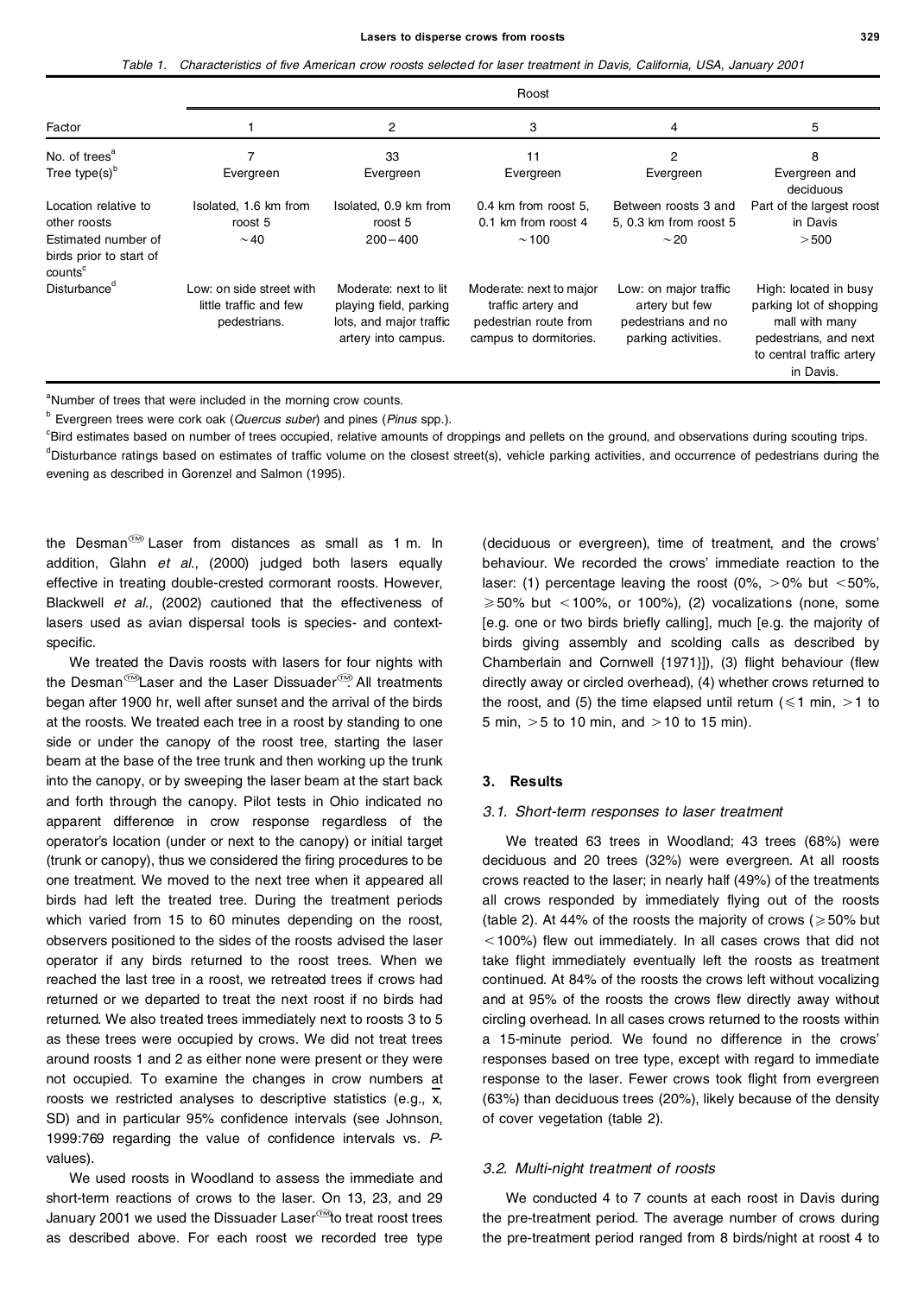**330 W. P. Gorenzel et al.**

 $>680$  birds/night at roost 5 (table 3). After the first night of treatment on 22 January, counts the next morning indicated more crows at four of five roosts than the previous morning (table 3). All roosts were reoccupied after each night of treatment. The average number of crows increased from the

|                                                           |  |  |  | Table 2. The number (percentage in parentheses) of laser-treated |  |                                                              |  |  |  |  |
|-----------------------------------------------------------|--|--|--|------------------------------------------------------------------|--|--------------------------------------------------------------|--|--|--|--|
|                                                           |  |  |  |                                                                  |  | urban American crow roosts in Woodland. California. USA. and |  |  |  |  |
| responses of crows to laser treatment during January 2001 |  |  |  |                                                                  |  |                                                              |  |  |  |  |

| Response                          | All roosts | Deciduous<br>trees | Evergreen<br>trees |  |  |
|-----------------------------------|------------|--------------------|--------------------|--|--|
| Immediate response to the laser:  |            |                    |                    |  |  |
| None flew away                    | 0(0)       | 0(0)               | 0(0)               |  |  |
| 100% flew away                    | 31 (49)    | 27 (63)            | 4 (20)             |  |  |
| $50 - 99\%$ flew away             | 28 (44)    | 14 (33)            | 14 (70)            |  |  |
| $<$ 50% flew away                 | 4(6)       | 2(5)               | 2(10)              |  |  |
| Vocalization:                     |            |                    |                    |  |  |
| No calls                          | 53 (84)    | 38 (88)            | 15 (75)            |  |  |
| Some calling <sup>a</sup>         | 7(11)      | 3 (7)              | 4(20)              |  |  |
| Much calling <sup>b</sup>         | 3(5)       | 2(5)               | 1(5)               |  |  |
| Flight:                           |            |                    |                    |  |  |
| Flew directly away                | 60 (95)    | 41 (95)            | 19 (95)            |  |  |
| Circled over roost                | 3(5)       | 2(5)               | 1(5)               |  |  |
| Returned to roost <sup>c</sup>    | 55 (100)   | 37 (100)           | 18 (100)           |  |  |
| Minutes till return: <sup>c</sup> |            |                    |                    |  |  |
| $\leq 1$ min                      | 14 (25)    | 12 (32)            | 2(11)              |  |  |
| $>1$ to 5 min                     | 11 (20)    | 5 (14)             | 6(33)              |  |  |
| $>5$ to 10 min                    | 18 (33)    | 12 (32)            | 6(33)              |  |  |
| $>10$ to 15 min                   | 12 (22)    | 8(22)              | 4 (22)             |  |  |

<sup>a</sup>One or two birds briefly calling.

 $b$ The majority of birds giving assembly and scolding calls as described by Chamberlain and Cornwell (1971).

 $\textdegree$ The return of crows was not recorded at eight roosts (six deciduous and two evergreen trees).

pre-treatment to the treatment period at roosts 1 (2.5X) and 3 (1.9X). The average number of crows decreased at roost 2, however > 200 birds used the roost on two nights during the treatment period. The mean number of crows at each roost during the treatment period was either contained within the 95% CIs of the pretreatment period means at three roosts (roosts 2, 4, and 5) or had higher values at two roosts (roosts 1 and 3), suggesting no treatment effect at any roost. We canceled the planned post-treatment counts due to the continued use of the roosts and the absence of any decrease in crow numbers after treatment.

Crow behaviour upon treatment of the Davis roosts was generally similar to that observed at the roosts in Woodland. The majority of crows immediately flew directly away from the treated roosts with little or no vocalization. At roosts 2 and 5 the birds returned within minutes or flew from one end of the roost to the other in response to the laser. At roosts 1, 3, and 4 it appeared that the crows vacated the roosts upon treatment as we did not observe any returning birds during the evenings of treatment. However, crows did return to the roosts at some time during the night as evidenced by birds exiting the next morning. At roost 5 we noted that a small number  $(<5\%)$  of crows did not fly away, even when they were individually targeted and "struck" by the laser beam for periods of 5 to 15 sec. Crows at roost 5 were more difficult to disperse, possibly due to the dense canopies of the pine trees that blocked the laser beam.

## **4. Discussion**

Crows perceived and reacted to the laser beam, in most cases by immediately leaving the roost. However, there was no lasting effect as crows returned in most cases within a few minutes and reoccupied the roosts. No roost was abandoned for even 1 night, nor did crow numbers decrease at the treated roosts. The response of crows to the laser was comparable to the temporary disturbance caused by loud buses, trucks or pedestrians passing by a roost.

Table 3. Daily and mean number of American crows leaving five roosts (treated the previous night with lasers) during morning counts in Davis, California, *USA, January 2001*

| Period                 | Date       |           | 2         | 3                        | 4       | 5          |
|------------------------|------------|-----------|-----------|--------------------------|---------|------------|
| Pre-treatment          | 14 January | $\cdot^a$ | 447       |                          |         |            |
|                        | 16 January |           |           |                          |         | 939        |
|                        | 17 January | 25        | 74        | 101                      | 5       |            |
|                        | 18 January | 16        | 61        | 75                       | 13      | 746        |
|                        | 19 January | 39        | 84        | 55                       |         | 495        |
|                        | 20 January | 52        | 410       | 60                       |         | 720        |
|                        | 21 January |           | 526       | 171                      |         |            |
|                        | 22 January | 42        | 223       | 130                      |         | 509        |
| $\times$ (SD)          |            | 35(14)    | 261 (198) | 99 (45)                  | 8(4)    | 682 (185)  |
| 95% CI                 |            | 17 to 52  | 78 to 444 | 51 to 146                | 2 to 14 | 452 to 911 |
| Treatment <sup>b</sup> | 23 January | 77        | 290       | 275                      | 6       | 1030       |
|                        | 24 January | 54        | 35        | 73                       | 5       | 419        |
|                        | 25 January | 133       | 128       | 209                      | 3       | 460        |
|                        | 26 January |           | 211       | $\overline{\phantom{a}}$ |         | 1181       |
| $\times$ (SD)          |            | 88 (41)   | 166 (110) | 186 (103)                | 5(2)    | 772 (390)  |

<sup>a</sup>Indicates counts were not undertaken on that date at the indicated roost.

 $b$ Treatment began on the evening of 22 January 2001 and continued every evening through 25 January 2001, except for roosts 1, 3, and 4 which were not treated on 25 January 2001.